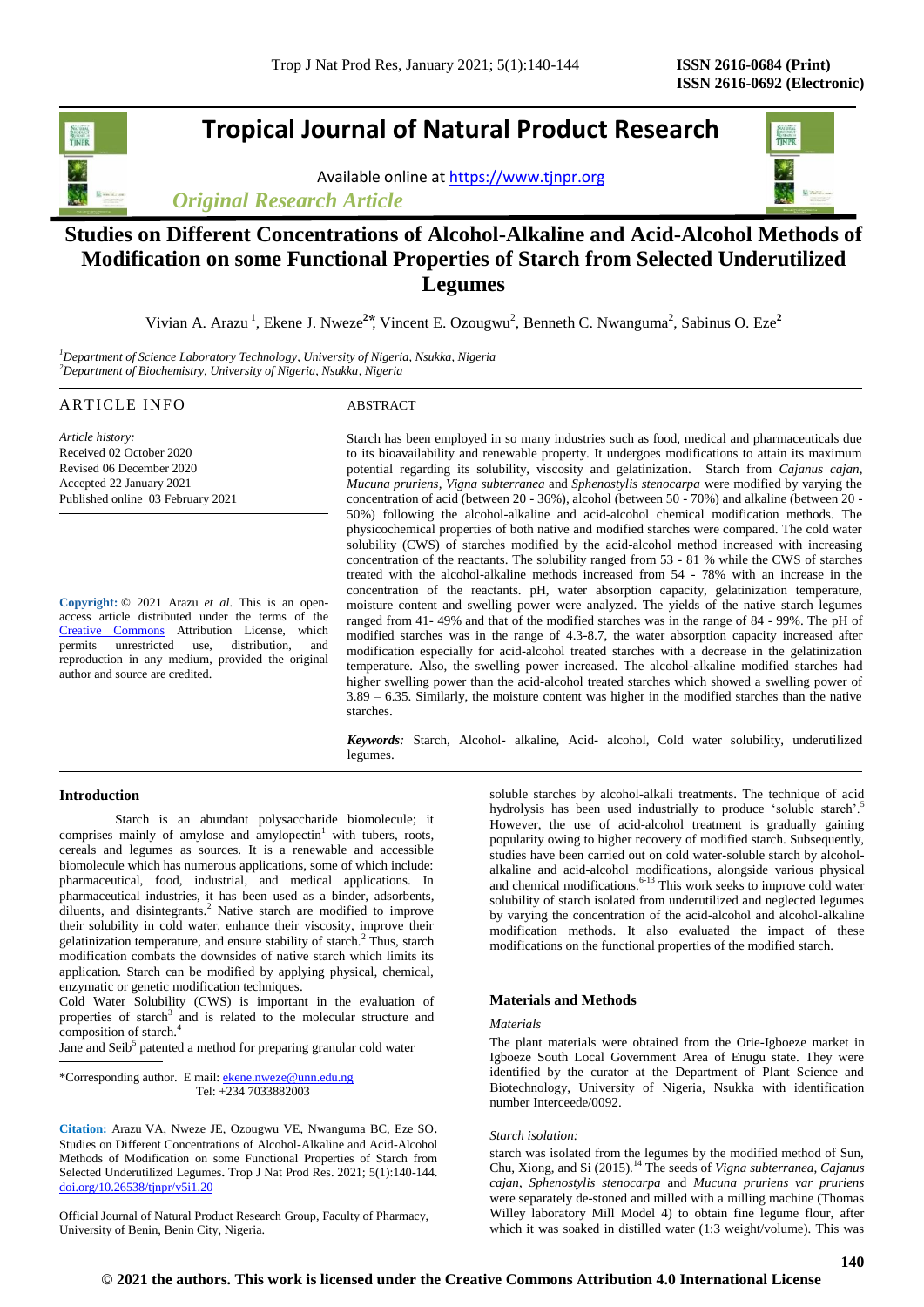filtered using muslin cloth. The solution was left to stand for about 3hrs and was subsequently washed with distilled water and allowed to stand for another 3 hrs. This process was repeated 5 times until the supernatant with neutral pH was obtained. The starch was collected and dried at  $40^{\circ}$ C for 48 h.

#### *Chemical modification of starch Acid-alcohol modification*

This method was adopted as described by the method of Martin,  $2015.<sup>12</sup>$  Starch (25 g) was suspended in 100 ml methanol in a 250 mL volumetric flask, the suspension was stirred and maintained at  $25^{\circ}$ C; the reaction was started by adding 1ml of concentrated HCl (36% by weight) and allowed to proceed for 216 h. The reaction was stopped by adding 14 mL 1 M sodium bicarbonate and then cooled in an ice bath; the starch was allowed to sediment and washed with 50% ethanol repeatedly for four times. The starch was oven dried at  $40^{\circ}$ C and the starch yield was calculated in percentage.

## *50% Acid- alcohol treatment*

The initial method<sup>12</sup> was modified by varying the concentration of acid to 20% and that of alcohol maintained at 50%:

25 g starch was suspended in 100 mL 50% methanol in a volumetric flask, the suspension was stirred and maintained at  $25^{\circ}$ C; the reaction was started by adding 1 mL of 20% HCl and allowed to proceed for 216 h. The reaction was stopped by adding 14 mL 1 M sodium bicarbonate and then cooled in an ice bath; the starch was allowed to sediment and washed repeatedly with 50% ethanol four times. The starch was oven dried at 40°C and the starch yield was calculated in percentage.

#### *70 % Acid-alcohol treatment:*

The initial method $12$  was modified by varying the concentration of alcohol to 70% and that of acid maintained at 36% with an increased volume:

25 g starch was suspended in 100 mL 70% methanol in a volumetric flask, the suspension was stirred and maintained at  $25^{\circ}$ C; the reaction was started by adding 2 mL of 36% HCl and allowed to proceed for 168 h. The reaction was stopped by adding 14 mL 1 M sodium bicarbonate and then cooled in an ice bath; the starch was allowed to sediment and washed repeatedly with 50% ethanol four times. The starch was oven dried at 40°C and the starch yield was calculated in percentage.

### *Alcohol-alkaline modification:*

100 mL of 40% ethanol solution was added to a beaker containing 25 g of starch; it was stirred into slurry. 55 mL 3 M NaOH solution was added at 4 mL/min and the mixture was allowed to stand for 15 min with gentle stirring and an additional 40 % ethanol was added slowly to the suspension and stirred for 10 min. The supernatant was carefully decanted and the starch was washed with a fresh solution of ethanol and neutralized with 3 M HCl. The starch was washed again with 95% ethanol solution, dehydrated and oven-dried at 50°C.<sup>6</sup>

#### *20% Alcohol-alkaline modification*

The above experiment was repeated using 1.5 M NaOH and 1.5 M HCl in place of 3M NaOH and 3M HCl respectively.

#### *50% Alcohol-alkaline modification*

The initial experiment<sup>7</sup> was further repeated, this time with 50 % ethanol, 4 M NaOH, and 4 M HCl in place of 40 % ethanol, 3 M HCl and 3 M NaOH respectively.

## *Cold water solubility (CWS)*

The CWS was determined as reported by Eastman and Moore.<sup>15</sup>

## *Determination of functional properties*

The swelling power of starch was determined as reported by Schmiele *et al.*<sup>16</sup> The starch yield was determined according to Ji *et al*. <sup>17</sup> The pH and gelatinization temperature were determined according to Akpa and Dagde.<sup>18</sup> Water absorption capacity was determined according to the method of Olu-Owolabi *et al*. <sup>19</sup> The moisture content was determined as reported by Musa *et al*. 9

#### *Statistical analysis*

Data were collected in triplicates and expressed as mean  $\pm$  standard deviation. One-way analysis of variance was used in separating the mean and comparing the differences. Statistical Product and Service Solution (SPSS) version 16.0 was used as the statistical package. The level of significance was observed at  $p < 0.05$ .

## **Results and** D**iscussion**

The cold-water solubility (CWS) was dependent on the concentration of the acid-alcohol used. The CWS varied with the concentration of ethanol and NaOH in the reaction mixture for the alcohol-alkaline and acid-alcohol modifications. For the Acid-alcohol modification protocol, the cold water solubility of the modified legume starches had Acid-alcohol 70% treatment on the starches giving the best solubility, followed by the Acid-alcohol 50% treatment pattern on starches and then the Acid-alcohol modification protocol adopted from Lin *et al.*<sup>4</sup>

For the Alcohol-alkaline treatment protocol, the cold water solubility of the modified legume starches had 20% Alcohol-alkaline modification as the treatment with the best solubility; followed by the 50 % alcohol-alkaline modification and then the alcohol-alkaline modification adopted from Chen and Jane<sup>6</sup> (Table 1). *Vigna subterranea*, 50% acid-alcohol treatment had the highest CWS of 80.9% while *Mucuna pruriens* Acid-alcohol treatment had the least CWS of 53.1% (Table 1). The low CWS of the native starches can be attributed to it having a more rigid structure.<sup>20</sup> The role of ethanol is in inhibiting the starch particle swelling and maintaining the integrity of the starch particle and the unduly inhibition of starch granule swelling would delay the dissociation of starch double helix structure.<sup>3</sup> The increased solubility for most of the modification protocols; unlike the native starch granules could be due to an increase of the lower molecular weight fraction containing hydroxyl groups after modification.<sup>21</sup> Jivan *et al.*<sup>29</sup> also reported an increase in CWS upon alcohol-alkaline modification of potato starch.

The swelling power (SP) mostly increased with increase in solubility. 20% Alcohol-alkaline modification protocol on the legume starches showed a swelling power of  $4.44 - 6.17$ , the  $50\%$  modification protocol ranged from 3.89 – 6.35 while the initial alcohol-alkaline modification adopted from Chen and Jane<sup>6</sup> ranged from 3.8 - 6.9 (Table 2). *Sphenostylis stenocarpa* 50% Alcohol-alkaline had the highest swelling power of 6.35 greater than the control starch which had an SP of 4.64. The acid-alcohol modified starches gave lower swelling power  $(2.69 - 4.28)$  than their native starches  $(3.97 - 4.7)$ . The reduction in the swelling power after some modification protocols (especially the acid – alcohol, 50% and 70% modified starches which ranged from  $2.69 - 4.28$ ) may be due to the reduction in the number of binding sites on the granules resulting from the destruction of amorphous region of the granules from the acid attack;<sup>22</sup> or may be attributed to structural disintegration within the granules of the starch during the modification process  $^{23}$ or may be due to an increase in high proportion of soluble dextrins of both small and medium chain lengths in starch granules.<sup>30</sup>

The Water Absorption Capacity (WAC) increased with increasing Cold Water Solubility (CWS). The WAC of the native starches  $(2.01 -$ 2.63) were less than the WAC of the alcohol-alkaline modified starches which ranged from  $2.16 - 5.49$ . The acid-alcohol modified starches gave low absorption values which ranged from 2.03 – 2.63 (Table 3). While highly absorbing starches (such as potato) have broad applications for instance in laundry starches, starches with low WAC (such as some legumes) can be useful also in food industries for instance, in bread making where a low absorbing starch (such as legumes) is required to prevent a dry dough formation.

Gelatinization temperature is the temperature at which the starch forms a completely transparent gel. The gelatinization temperature decreased with increasing cold water solubility (Table 4); this could be as a result of dispersion by swelling and gelatinization in water by the starch polymeric material resulting in a significant hydrolytic cleavage of 1, 4-glycosidic bonds in the starch.<sup>25</sup>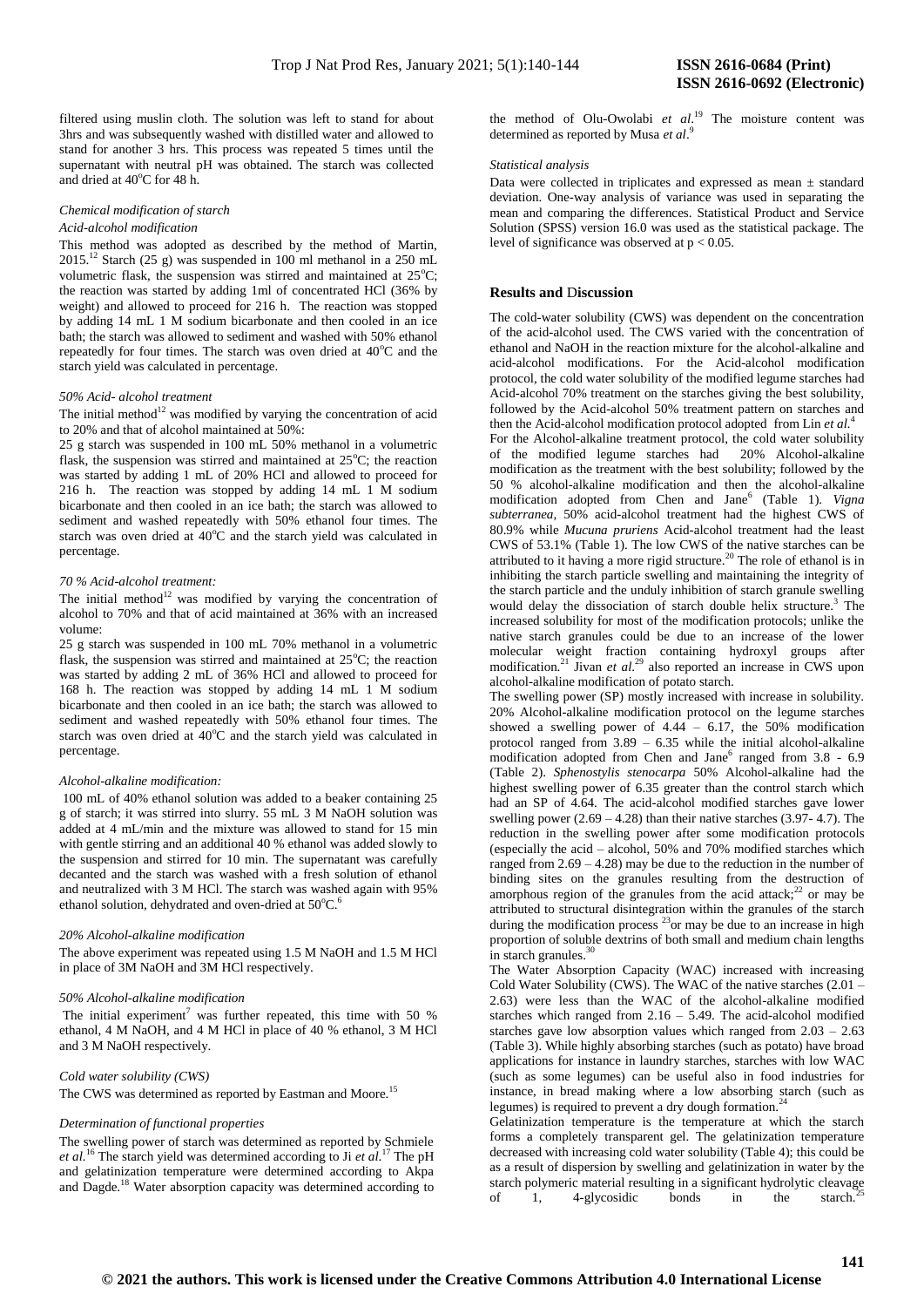| <b>Starch Form</b>       | Cajanus Cajan    | Mucuna pruriens   | Vigna subterranea | Sphenostylis Stenocarpa |
|--------------------------|------------------|-------------------|-------------------|-------------------------|
| Alcohol Alkaline (A/A)   | $64.30 + 0.71$   | $54.40 + 0.48$    | $54.10 \pm 3.53$  | $63.60 + 1.48$          |
| $20 \%$ A/A              | $72.40 \pm 0.59$ | $65.50 + 0.08$    | $78.70 + 0.5$     | $70.70 + 0.66$          |
| $50\%$ A/A               | $72.80 + 1.16$   | $63.10 + 1.29$    | $75.70 + 0.29$    | $65.60 + 1.18$          |
| $Acid - Alcohol (Ac/Al)$ | $54.90 \pm 0.45$ | $53.10 + 0.61$    | $54.00 + 1.41$    | $65.50 + 1.41$          |
| $50\%$ Ac/Al             | $61.50 + 3.57$   | $63.50 + 1.76$    | $80.90 \pm 0.49$  | $60.30 \pm 2.3$         |
| 70% Ac/Al                | $62.80 + 0.62$   | $69.20 + 2.42$    | $66.50 \pm 3.02$  | $70.00 + 0.89$          |
| Control                  | $80.40 + 1.23$   | $80.40 + 1.23$    | $80.40 + 1.23$    | $80.40 + 1.23$          |
| Native                   | $21.10 \pm 3.10$ | $12.100 \pm 1.04$ | $19.20 \pm 0.86$  | $14.30 \pm 1.68$        |

Table 1: Cold water solubility (mean  $\pm$  SD) of native and modified underutilized legume starches

| <b>Starch Form</b>        | Cajanus cajan   | Mucuna pruriens | Vigna subterranea | Sphenostylis stenocarpa |
|---------------------------|-----------------|-----------------|-------------------|-------------------------|
| Alcohol Alkaline (A/A)    | $4.03 + 0.64$   | $3.96 + 0.33$   | $5.07 + 1.21$     | $4.54 + 0.17$           |
| $20\%$ A/A                | $4.75 + 0.64$   | $4.44 + 0.1$    | $6.17 + 0.82$     | $5.92 + 1.10$           |
| $50\%$ A/A                | $4.11 \pm 0.51$ | $3.89 + 0.18$   | $4.79 + 0.38$     | $6.35 + 2.21$           |
| $Acid - Alcohol (Ac/ Al)$ | $2.69 + 1.03$   | $2.94 + 1.81$   | $3.90 + 0.29$     | $4.21 \pm 0.23$         |
| 50% Ac/Al                 | $3.78 \pm 0.22$ | $4.28 + 0.26$   | $3.30 + 0.22$     | $4.12 \pm 0.3$          |
| 70% Ac/Al                 | $2.98 + 0.2$    | $4.01 + 0.22$   | $3.97 + 0.13$     | $3.36 + 0.13$           |
| Control                   | $4.64 + 0.4$    | $4.64 + 0.4$    | $4.64 + 0.4$      | $4.64 + 0.4$            |
| Native                    | $4.66 + 0.31$   | $4.23 + 0.54$   | $3.97 + 0.5$      | $4.70 + 0.28$           |

**Table 3:** Water absorption capacity of native and modified underutilized legume starches

| <b>Starch Form</b>       | Cajanus cajan   | Mucuna pruriens | Vigna subterranea | Sphenostylis stenocarpa |
|--------------------------|-----------------|-----------------|-------------------|-------------------------|
| Alcohol Alkaline (A/A)   | $2.16 \pm 0.09$ | $2.23 \pm 0.49$ | $1.86 + 0.28$     | $2.15 \pm 0.09$         |
| $20\%$ A/A               | $5.49 \pm 3.5$  | $2.66 + 0.11$   | $2.96 + 0.21$     | $2.62 + 0.40$           |
| $50\%$ A/A               | $3.52 + 0.31$   | $3.66 + 0.3$    | $3.27 + 0.24$     | $3.08 + 0.25$           |
| $Acid - Alcohol (Ac/Al)$ | $2.1 + 0.16$    | $2.21 + 0.15$   | $2.2 + 0.38$      | $2.12 + 0.05$           |
| 50% Ac/Al                | $2.03 + 0.38$   | $2.41 + 0.04$   | $2.39 + 0.25$     | $2.33 + 0.08$           |
| 70% Ac/Al                | $2.6 + 0.23$    | $2.51 + 0.25$   | $2.63 + 0.18$     | $2.21 + 0.56$           |
| Control                  | $3.29 + 0.65$   | $3.29 + 0.65$   | $3.29 + 0.65$     | $3.29 + 0.65$           |
| Native                   | $2.05 + 0.11$   | $2.01 + 0.43$   | $2.28 + 0.15$     | $1.74 \pm 0.4$          |

|  |  | Table 4: Gelatinization temperature of native and modified underutilized legume starches |
|--|--|------------------------------------------------------------------------------------------|
|--|--|------------------------------------------------------------------------------------------|

| <b>Starch Form</b>       | Cajanus cajan  | Mucuna pruriens | Vigna subterranea | Sphenostylis stenocarpa |
|--------------------------|----------------|-----------------|-------------------|-------------------------|
| Alcohol Alkaline $(A/A)$ | $39.00 + 0.20$ | $44.00 + 0.31$  | $38.00 + 0.38$    | $39.00 + 0.02$          |
| $20\%$ A/A               | $49.00 + 0.05$ | $44.00 + 0.2$   | $48.00 + 0.14$    | $49.00 + 0.15$          |
| 50% $A/A$                | $40.00 + 1.28$ | $38.00 + 0.13$  | $48.00 + 0.08$    | $39.00 + 0.37$          |
| $Acid - Alcohol (Ac/Al)$ | $40.00 + 0.57$ | $38.00 + 0.09$  | $39.00 + 0.26$    | $42.00 + 0.24$          |
| $50\%$ Ac/Al             | $41.00 + 0.43$ | $45.00 + 1.62$  | $39.00 + 0.17$    | $42.00 + 0.08$          |
| 70% Ac/Al                | $41.00 + 0.26$ | $54.00 + 1.3$   | $39.00 + 0.54$    | $42.00 + 0.10$          |
| Control                  | $35.00 + 0.06$ | $35.00 + 0.06$  | $35.00 + 0.06$    | $35.00 + 0.06$          |
| Native                   | $73.00 + 0.51$ | $71.00 + 0.17$  | $69.00 + 0.08$    | $70.00 + 0.13$          |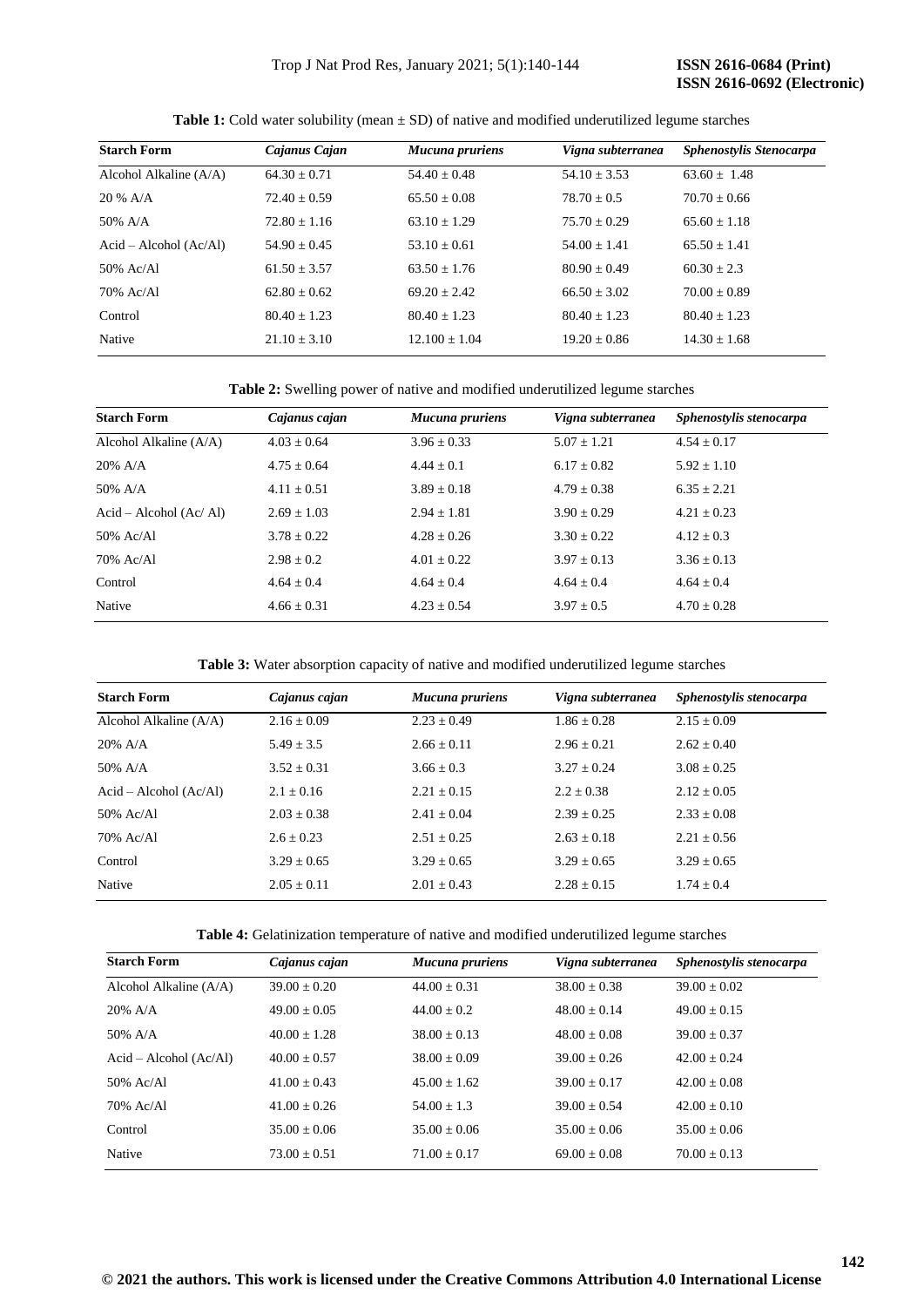*Cajanus cajan* and *Sphenostylis stenocarpa* Alcohol-alkaline modification had the least gelatinization temperature of  $39^{\circ}$ C while *Mucuna pruriens* 70% Acid-alcohol modification had the highest gelatinization temperature of 54°C.

The pH of the modified starches ranged from 4.3- 8.7. The different acid-alcohol modified starches had a highly acidic pH (Table 5). The neutrality of the starches increases its applications both for food and industrial purposes. The amount of moisture present in the starch was evaluated. Acid-alcohol modified starches gave the highest moisture content compared to the native and alcohol-alkaline modified starches (Table 6). Starches with low moisture content are observed to have higher shelf-life than starches with high moisture content. Moisture content is an important component in relation to quality, shelf life and industrial application.<sup>26; 27</sup> The low moisture contents in some of the modified starches maybe a result of the destruction of the amorphous region of the starch granules by some of the reagents. <sup>28</sup> The Starches with low moisture content have applications in paper making, binding, and food industries where low moisture is required to improve the quality and prolong the shelf life.<sup>2</sup>

*Vigna subterranea, Cajanus cajan, Sphenostylis stenocarpa* and *Mucuna pruriens* starches gave a yield of 46.05%, 41.2%, 48.6% and 40.6% respectively.

The modified starches had starch yield in the range of 84- 99%. The alcohol-alkaline (20%) modification resulted in the highest yield. The native starch obtained was white in colour with no smell and a yield of 40.6%, 41.2%, 46.05% and 48.6% for *Mucuna pruriens var pruriens, Cajanus cajan, Vigna subterranean* and *Sphenostylis stenocarpa*  respectively. The yield is considered to be appreciable  $(≥ 40%)$ especially when compared with starches from some other legume sources  $^{31}$ . Wani *et al*.<sup>31</sup> reported a yield of 16 – 47% in a review on a variety of legumes comprising kidney bean, chick pea, lentil, green gram, moth bean, smooth pea, black bean, pinto bean, navy bean, cow pea, faba bean, black gram and broad bean.

The starch yield of *Cajanus cajan* had a higher yield value of 41.2% than that reported by  $Lawal<sup>32</sup>$  with a yield of 22.5%. The starch yield of *Vigna Subterranea* was 46.5% and that was slightly higher than  $45.57$  % reported by Piyarat<sup>33</sup> this could be due to variations in cultivar and granular composition. Lawal and Adebowale,<sup>34</sup> reported a starch yield for *Mucuna* bean in the range of 36.8 - 46.0% and that obtained in the study falls within that range. The slight variation in the values obtained may be as a result of the location of the raw material sources, the varying specie of legumes, period of harvest and the loss experienced during isolation.

| Table 5: pH of native and modified underutilized legume starches |
|------------------------------------------------------------------|
|------------------------------------------------------------------|

| <b>Starch Form</b>       | Cajanus cajan  | <b>Mucuna pruriens</b> | Vigna subterranea | Sphenostylis stenocarpa |
|--------------------------|----------------|------------------------|-------------------|-------------------------|
| Acid Hydrolysis          | $3.6 \pm 0.57$ | $3.7 \pm 0.78$         | $4 \pm 0.85$      | $3.5 \pm 0.49$          |
| Alcohol Alkaline $(A/A)$ | $8.1 \pm 0.42$ | $7.4 \pm 0.21$         | $7.2 \pm 0.21$    | $7.1 \pm 0.42$          |
| $20\%$ A/A               | $7.1 \pm 0.14$ | $6.8 \pm 0.28$         | $6.8 \pm 0.85$    | $7 \pm 0.85$            |
| 50% A/A                  | $7 \pm 0.85$   | $7.1 \pm 1.27$         | $7.3 \pm 0.42$    | $8.7 \pm 0.42$          |
| $Acid - Alcohol (Ac/Al)$ | $5.9 \pm 0.78$ | $4.9 + 1.06$           | $4.35 \pm 1.2$    | $5 \pm 1.13$            |
| 50% Ac/Al                | $8.2 \pm 0.28$ | $7.3 \pm 0.14$         | $5.8 \pm 0.85$    | $5.9 \pm 0.14$          |
| 70% Ac/Al                | $6.2 \pm 0.28$ | $6.7 \pm 0.99$         | $5.4 \pm 0.28$    | $6.6 \pm 0.28$          |
| Control                  | $7.5 \pm 0.21$ | $7.5 \pm 0.21$         | $7.5 \pm 0.21$    | $7.5 \pm 0.21$          |
| Native                   | $5.3 \pm 0.35$ | $6.5 \pm 0.42$         | $6.4 \pm 0.78$    | $5.8 \pm 0.92$          |

**Table 6:** Moisture content of native and modified underutilized legume starches

| <b>Starch Form</b>       | Cajanus cajan  | Mucuna pruriens | Vigna subterranea | Sphenostylis stenocarpa |
|--------------------------|----------------|-----------------|-------------------|-------------------------|
| Alcohol Alkaline $(A/A)$ | $10.4 + 0.11$  | $9.1 + 0.42$    | $8.2 + 0.13$      | $10.9 + 1$              |
| $20 \%$ A/A              | $5 + 0.98$     | $7.5 \pm 1.25$  | $13.9 + 0.69$     | $7.8 \pm 1.7$           |
| 50 % $A/A$               | $7.2 + 0.3$    | $10.1 + 0.03$   | $10.3 + 0.6$      | $15.6 + 0.4$            |
| $Acid - Alcohol (Ac/Al)$ | $15.7 + 1.34$  | $13.5 + 0.39$   | $12.6 + 0.82$     | $14.7 + 0.56$           |
| 50 % Ac/Al               | $10.4 + 2.55$  | $13.9 + 0.05$   | $14.4 + 0.26$     | $13.2 + 1.21$           |
| 70 % Ac/Al               | $11.8 + 1.13$  | $11.6 + 0.03$   | $16.6 \pm 0.55$   | $20.4 + 1.05$           |
| Control                  | $6.8 + 0.13$   | $6.8 + 0.13$    | $6.8 + 0.13$      | $6.8 + 0.13$            |
| Native                   | $8.8 \pm 0.17$ | $13.6 \pm 0.18$ | $13 \pm 0.09$     | $11.9 \pm 0.1$          |

|  |  |  |  | Table 7: Yield of native and modified underutilized legume starches |  |  |
|--|--|--|--|---------------------------------------------------------------------|--|--|
|--|--|--|--|---------------------------------------------------------------------|--|--|

| <b>Starch Form</b>       | Cajanus cajan  | Mucuna pruriens | Vigna subterranea | Sphenostylis stenocarpa |
|--------------------------|----------------|-----------------|-------------------|-------------------------|
| Alcohol Alkaline $(A/A)$ | $95.95 + 0.28$ | $95.75 + 2$     | $99.13 + 2.44$    | $94.13 + 0.26$          |
| $20\%$ A/A               | $99.84 + 0.3$  | $90.25 + 1.41$  | $92.29 + 0.63$    | $95.52 + 0.17$          |
| 50% $A/A$                | $76.77 + 1.38$ | $89.38 + 0.73$  | $91.46 + 0.24$    | $90.86 + 0.28$          |
| $Acid - Alcohol (Ac/Al)$ | $96.02 + 0.37$ | $90.65 + 0.21$  | $91.28 + 0.19$    | $95.68 + 0.81$          |
| 50 % Ac/Al               | $94.31 + 0.42$ | $95.95 + 0.19$  | $91.36 + 0.86$    | $88.64 + 0.61$          |
| 70% Ac/Al                | $97.24 + 0.94$ | $94.46 + 0.22$  | $99.58 + 0.52$    | $98.56 + 2.51$          |
| Native                   | $41.2 + 2.13$  | $40.6 + 1.17$   | $46.05 + 0.69$    | $48.6 + 1.08$           |